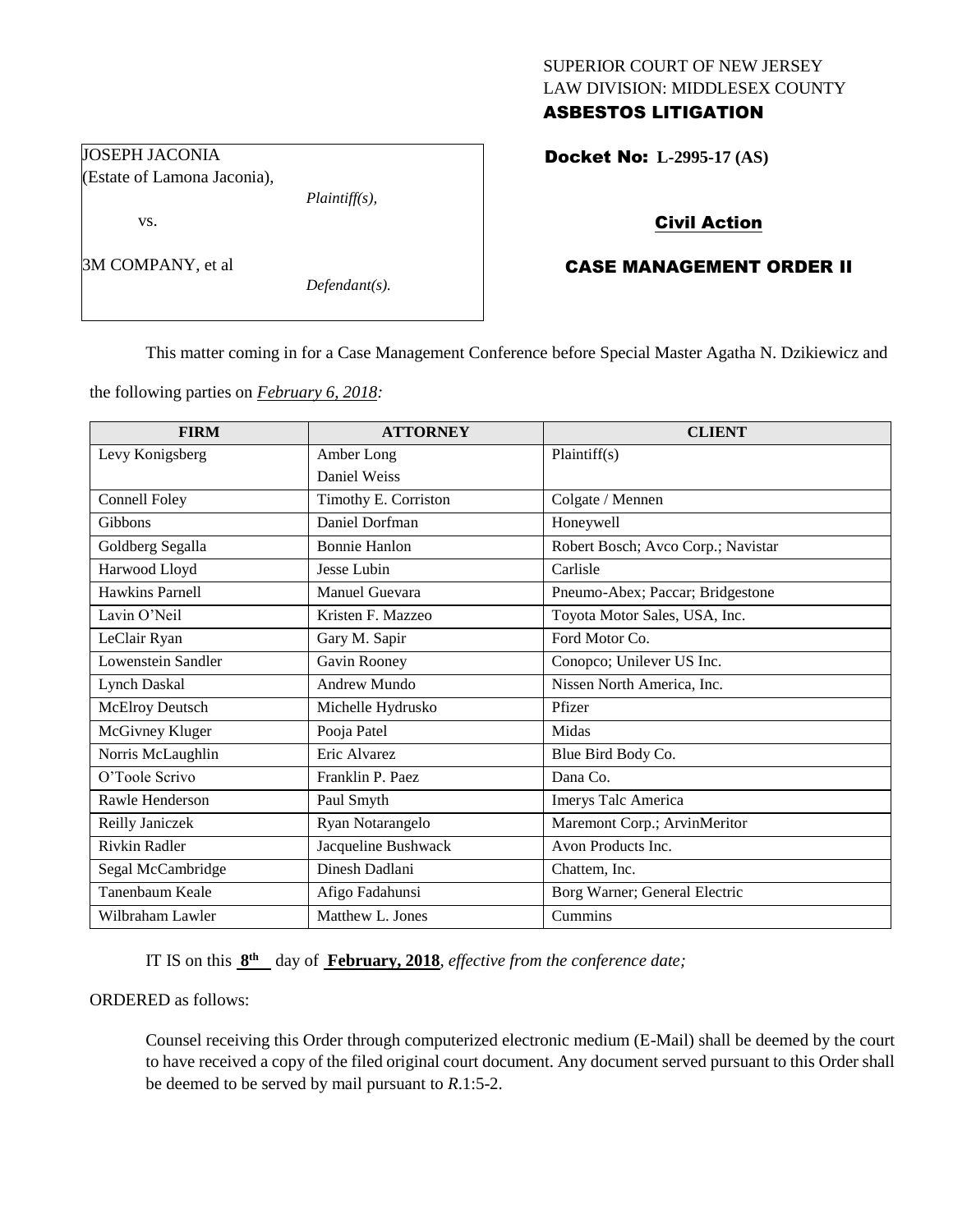## **DISCOVERY**

- May 7, 2018 Fact discovery, including depositions, shall be completed by this date. Plaintiff's counsel shall contact the Special Master within one week of this deadline if all fact discovery is not completed.
- May 7, 2018 Depositions of corporate representatives shall be completed by this date.

#### **EARLY SETTLEMENT**

August 17, 2018 Settlement demands shall be served on all counsel and the Special Master by this date.

#### **SUMMARY JUDGMENT MOTION PRACTICE**

| August 17, 2018    | Plaintiff's counsel shall advise, in writing, of intent not to oppose motions by this date. |
|--------------------|---------------------------------------------------------------------------------------------|
| August 31, 2018    | Summary judgment motions shall be filed no later than this date.                            |
| September 28, 2018 | Last return date for summary judgment motions.                                              |

#### **MEDICAL DEFENSE**

- August 10, 2018 Plaintiff shall serve medical expert reports by this date.
- August 10, 2018 Upon request by defense counsel, plaintiff is to arrange for the transfer of pathology specimens and x-rays, if any, by this date.
- November 16, 2018 Defendants shall identify its medical experts and serve medical reports, if any, by this date. In addition, defendants shall notify plaintiff's counsel (as well as all counsel of record) of a joinder in an expert medical defense by this date.

### **LIABILITY EXPERT REPORTS**

- August 10, 2018 Plaintiff shall identify its liability experts and serve liability expert reports or a certified expert statement by this date or waive any opportunity to rely on liability expert testimony.
- November 16, 2018 Defendants shall identify its liability experts and serve liability expert reports, if any, by this date or waive any opportunity to rely on liability expert testimony.

### **ECONOMIST EXPERT REPORTS**

- August 10, 2018 Plaintiff shall identify its expert economists and serve expert economist report(s), if any, by this date or waive any opportunity to rely on economic expert testimony.
- November 16, 2018 Defendants shall identify its expert economists and serve expert economist report(s), if any, by this date or waive any opportunity to rely on economic expert testimony.

#### **EXPERT DEPOSITIONS**

December 17, 2018 Expert depositions shall be completed by this date. To the extent that plaintiff and defendant generic experts have been deposed before, the parties seeking that deposition in this case must file an application before the Special Master and demonstrate the necessity for that deposition.

 $\_$  ,  $\_$  ,  $\_$  ,  $\_$  ,  $\_$  ,  $\_$  ,  $\_$  ,  $\_$  ,  $\_$  ,  $\_$  ,  $\_$  ,  $\_$  ,  $\_$  ,  $\_$  ,  $\_$  ,  $\_$  ,  $\_$  ,  $\_$  ,  $\_$  ,  $\_$  ,  $\_$  ,  $\_$  ,  $\_$  ,  $\_$  ,  $\_$  ,  $\_$  ,  $\_$  ,  $\_$  ,  $\_$  ,  $\_$  ,  $\_$  ,  $\_$  ,  $\_$  ,  $\_$  ,  $\_$  ,  $\_$  ,  $\_$  ,